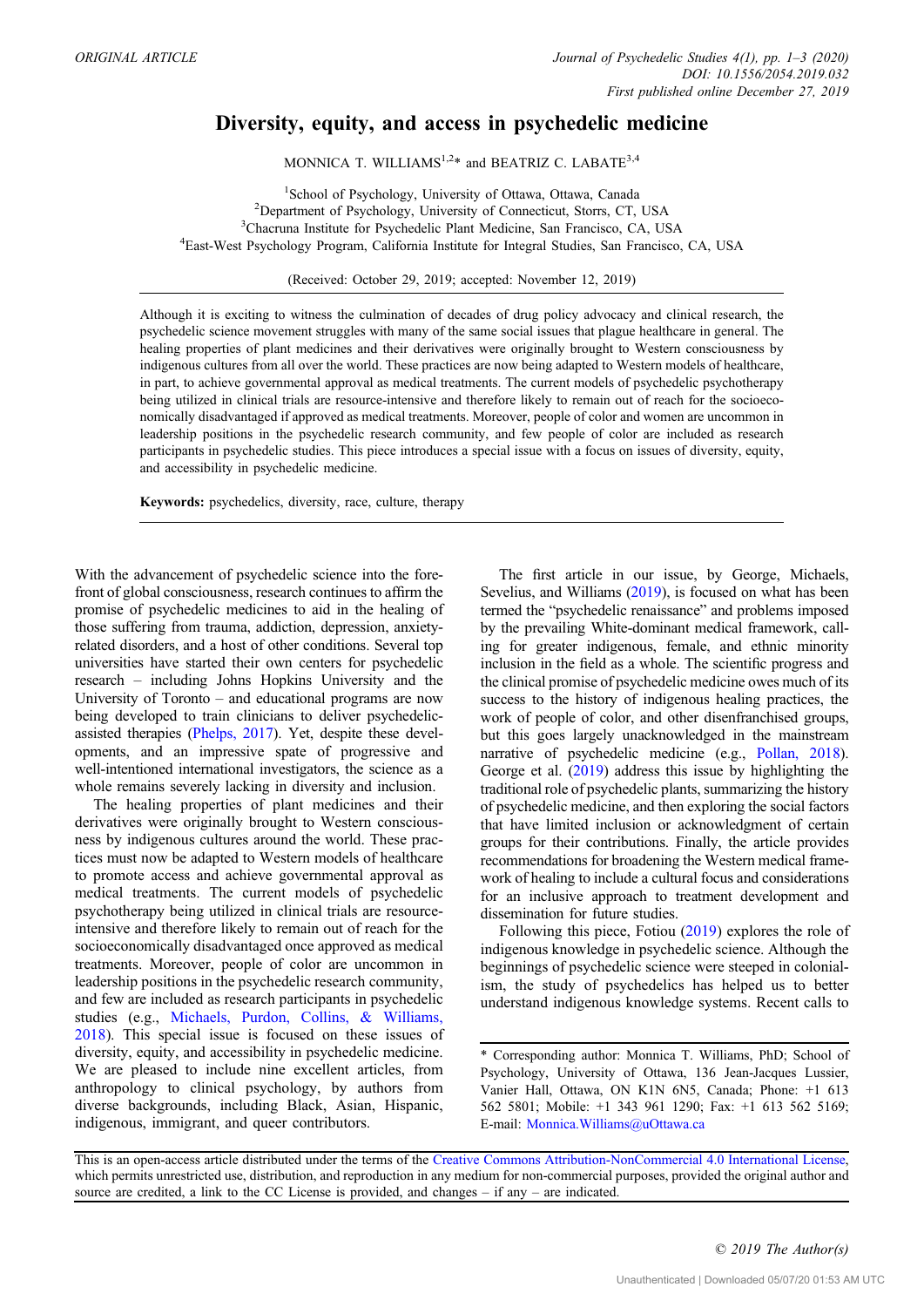decolonize theoretical frameworks and methodology open space for engaging more meaningfully with indigenous worldviews. At this critical juncture of the psychedelic renaissance, it is important to reflect on shortcomings of the current model and how we might genuinely restructure psychedelic science. The author calls for a much-needed shift in paradigm, a revision of the biomedical model that places indigenous worldviews on an equal plane with scientific inquiry to make Western biomedical models more inclusive. She asserts that decolonizing psychedelic science will require allowing multiple perspectives to coexist and contribute equally to efforts moving forward.

There is much to be learned from indigenous cultures, yet it is important to understand that traditional healers are human beings the same as everyone else, and while most are dedicated to helping and serving others, some might have more ambiguous intentions. With rising interest in the healing properties of the plant medicine, ayahuasca, people from all over the world have been increasingly traveling to the Amazon to partake in traditional ceremonies with Amazonian shamans; many shamans also now travel to the West for this purpose. Peluso Sinclair, Labate, and Cavnar [\(2019](#page-2-0)) describe an unfortunate associated and growing risk, as some participants in ayahuasca ceremonies have been sexually assaulted by individuals conducting or facilitating those ceremonies. The authors raise the key issues and processes that have led to formation, publication, and dissemination of the Chacruna Institute for Psychedelic Plant Medicines' Ayahuasca Community Guide for the Awareness of Sexual Abuse, focusing specifically on the needs for such guidelines as well as the challenges faced in collaboratively creating them. The authors also stress the importance of research and experience in understanding the complexities of the contexts in which potential abuse can occur, particularly around consent and intercultural communication. The overall aim is to educate at all levels by better informing ayahuasca participants and to be part of a broader goal of creating awareness around issues of sexual abuse.

Noorani ([2019](#page-2-0)) tackles the politics and paradoxes of medicalization of psychedelics. This commentary draws on ethnographic research from 2014 to date, together with examples from psychiatry and drug research, to explore the issue within in wider political, economic, and cultural contexts. He argues that the resurgence of psychedelic science, which has been concerned with medicalization from the outset, has caused a crisis in the psychedelic community over its self-identity and values. Attempts to develop and market psychedelic-assisted therapy could end up undermining the safety and efficacy of the therapy itself. He also argues that psychedelic medicalization may have the unintended effect of hindering decriminalization and legalization efforts by delineation of licit versus illicit use of these substances.

Williams, Reed, and Aggarwal [\(2019](#page-2-0)) describe culturally informed research design and treatment issues, with respect to a 3,4-methylenedioxy-methamphetamine (MDMA) assisted psychotherapy study for post-traumatic stress disorder (PTSD) at a university medical center, sponsored by the Multidisciplinary Association for Psychedelic Studies (MAPS). This effort was notable due to its deliberate focus on the provision of culturally informed mental healthcare to

people of color. The authors describe the development of their study site focused on the ethnic minority trauma experience, which included the clinical assessment of racial trauma, redesign of informed consent documents to improve understanding and acceptability, diversification of the treatment team, and ongoing diversity training for team members. The development of this site also included an examination of the setting and music used during sessions for cultural congruence, training and supervision for the external independent rater pool, and engagement with local communities of color. There is much to be learned from the authors' challenging experiences for diversifying future studies and training therapists to better serve clients of color.

The article also mentioned an upcoming MAPSsponsored conference, which has since occurred in Louisville, Kentucky, in August [\(Lekhtman, 2019\)](#page-2-0). The conference launched with a successful opening workshop entitled, "Psychedelic Medicine and Cultural Trauma," followed by a 6.5-day training for qualified therapists. This was the first event of its kind, where over 50 people of color began a training program to deliver MDMA psychotherapy to people suffering from PTSD [\(Carlin, in press](#page-2-0)). One sobering fact that made this event particularly salient is the legacy of research abuses that occurred in Kentucky, where scores of incarcerated Black men were used as experimental subjects in early unsafe and unethical psychedelic research trials at the Addiction Research Center at the Public Health Service Hospital in Lexington (e.g., [Rosenberg, Wolbach,](#page-2-0) [Miner, & Isbell, 1963\)](#page-2-0).

Neitzke-Spruill's ([2019\)](#page-2-0) article extends the topic of culturally informed psychedelic therapies by delving into an examination of race as a component of set and setting in the therapy experience. He notes that indigenous cultures around the world have been mindful of these factors for centuries, yet the concept of set and setting was not popularized until the mid-20th century, with little theoretical development among psychedelic researchers since that time. By bridging set and setting theory with research from the fields of social psychology and sociology of medicine, the article calls attention to how race becomes part of the set and setting during the psychedelic experience. He suggests that the problematic nature of race relations in the United States provides a distinct cultural setting for psychedelic users of color, and furthermore, psychedelic experiences may also reflect experiences of racialization. These considerations have important implications for developing protocols for the clinical applications of psychedelics, educating future practitioners, and meeting the needs of diverse patient populations. In addition, greater recognition and study of the role of race in relation to set and setting may enhance our understanding of non-pharmacological factors on psychedelic experiences.

Ching [\(2019](#page-2-0)) describes the salience of race, sexuality, and other cultural themes in his own experience receiving MDMA-assisted psychotherapy as a training exercise for his work as a psychedelic therapist for the study described by Williams, Reed, et al. ([2019\)](#page-2-0). The author provides a unique perspective, contrasting harsh drug laws his home country of Singapore against his legitimized (legal) involvement in the therapist training trials for MDMA-assisted psychotherapy for PTSD in the United States. Drawing upon clinical